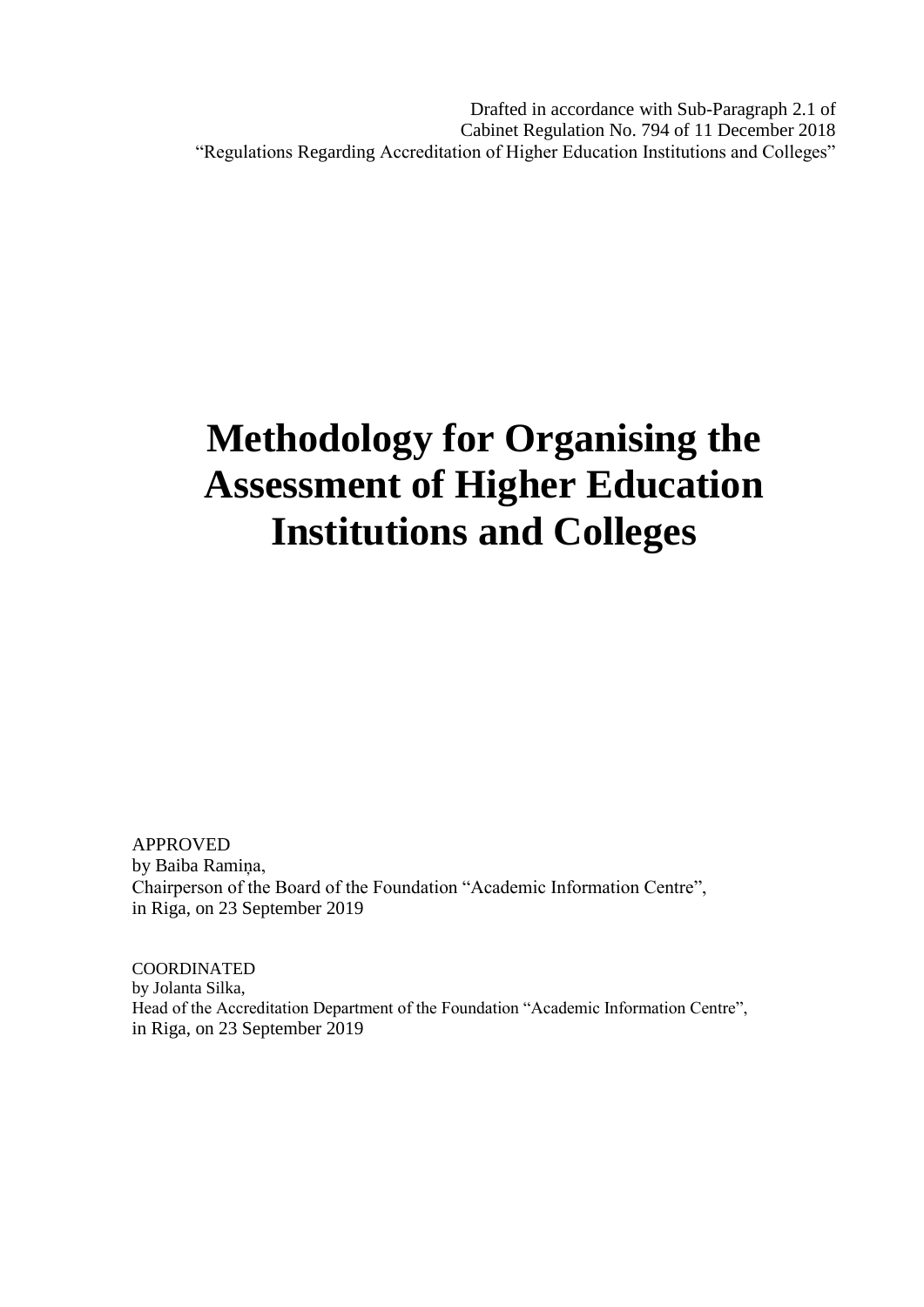# Table of Contents

| 1. Application for the Assessment of the Higher Education Institution/CollegeError!<br><b>Bookmark not defined.</b>       |
|---------------------------------------------------------------------------------------------------------------------------|
|                                                                                                                           |
| 3. Request for Opinions from Other Organisations  Error! Bookmark not defined.                                            |
|                                                                                                                           |
| 5. Obligations of the Members of the Experts Group Prior to and During the On-Site Visit:<br>Error! Bookmark not defined. |
|                                                                                                                           |
|                                                                                                                           |
|                                                                                                                           |
|                                                                                                                           |
|                                                                                                                           |
| Rights and Obligations of the Parties Involved in the Accreditation Process of Higher                                     |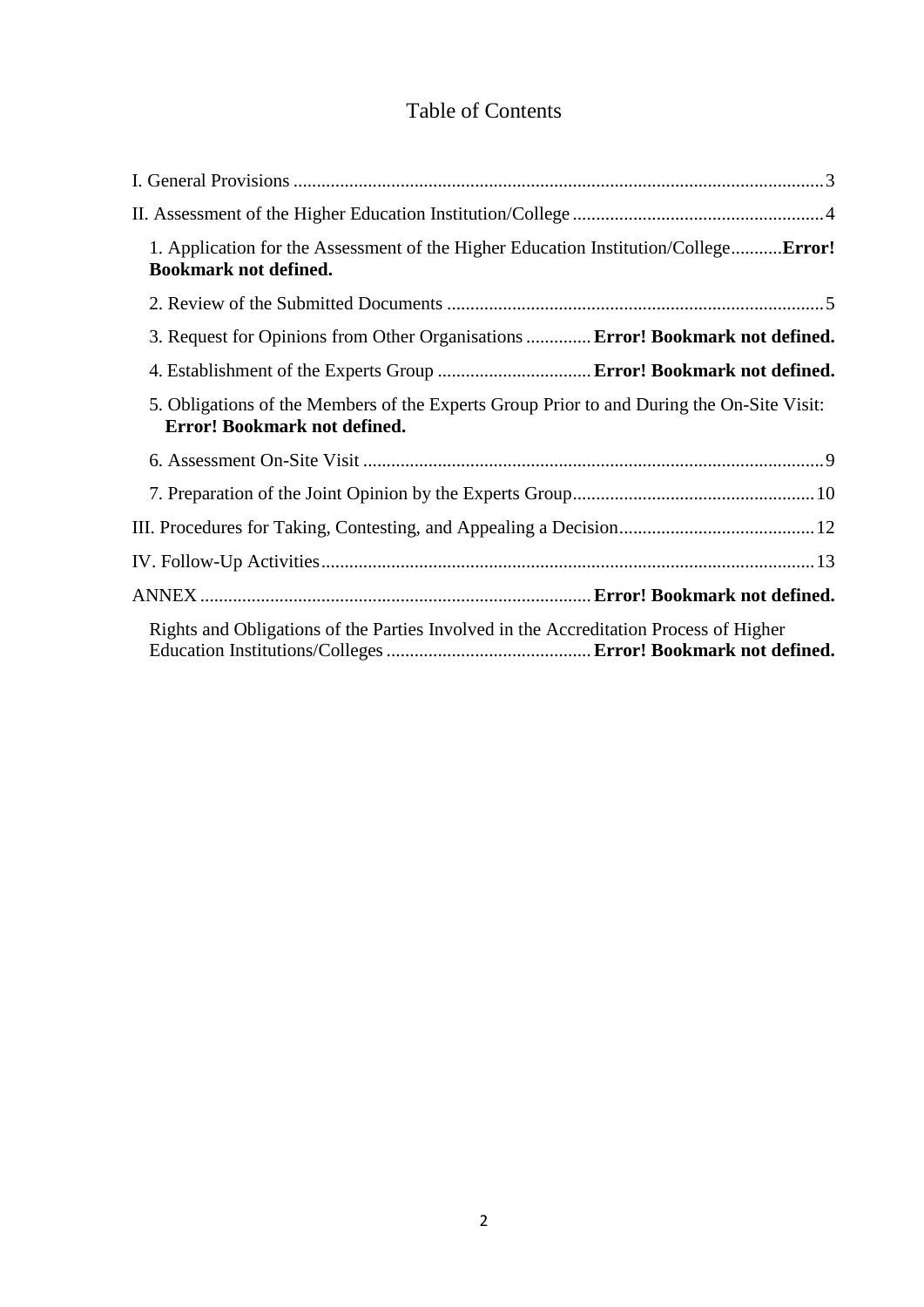# **I. General Provisions**

- <span id="page-2-0"></span>1. The methodology for the assessment of higher education institutions and colleges (hereinafter – Methodology) sets forth the procedures for organising the assessment of higher education institutions and colleges (hereinafter – higher education institution/college) and provides methodological support in the assessment of higher education institutions/colleges. The procedures described in the Methodology ensure the quality assessment of studies in accordance with the national regulatory framework and the Standards and Guidelines for Quality Assurance in the European Higher Education Area (hereinafter – ESG).
- 2. The assessment of higher education institutions/colleges shall be organised by the Accreditation Department of the Academic Information Centre (hereinafter – Centre), hereinafter referred to as Quality Agency for Higher Education (hereinafter – Agency), in accordance with the Law on Institutions of Higher Education, Cabinet Regulation No. 794 of 11 December 2018 "Regulations Regarding Accreditation of Higher Education Institutions and Colleges" (hereinafter – Cabinet Regulation No. 794), and Cabinet Regulation No. 778 of 11 December 2018 "Pricelist of the Paid Services of the Foundation "Academic Information Centre"".
- 3. The duration of the accreditation process of the higher education institution/college shall be six months as from the date of receiving of the application.
- 4. The main parties involved in the accreditation process of the higher education institution/college shall be as follows:
	- 4.1. Higher education institution/college.<sup>1</sup>
	- 4.2. Agency.
	- 4.3. Council for Higher Education (hereinafter Council).
	- 4.4. Experts group for the assessment of the higher education institution/college (hereinafter – experts group).
- 5. The parties involved in the accreditation process of the higher education institution/college, whilst carrying out their activities, shall observe the following principles:
	- 5.1. Objectivity and relying on facts.
	- 5.2. Confidentiality.
	- 5.3. Respect towards parties involved in the assessment process.
	- 5.4. Impartiality.

1

- 5.5. Collaboration.
- 6. The rights and obligations of the parties involved in the accreditation process of the higher education institution/college are summarised in the Annex to this Methodology.

<sup>1</sup> *The term "higher education institution/college" used herein is applicable to all higher education and science institutions referred to in the Law on Higher Education Institutions which implement academic and professional study programmes, as well as deal with science, research activities, and artistic creation (universities, higher education institutions, academies, institutes, and colleges)*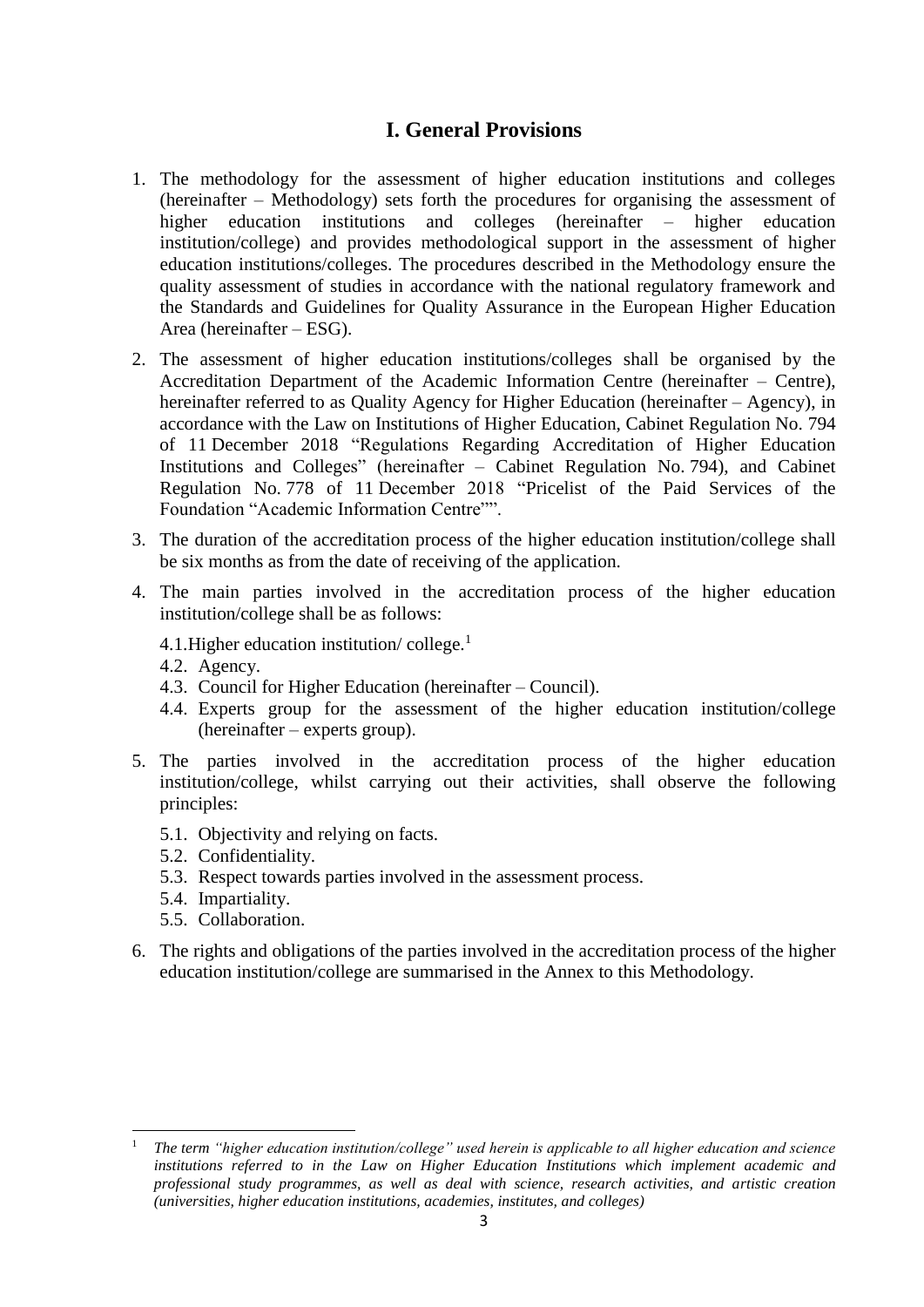# **II. Assessment of the Higher Education Institution/College**

#### <span id="page-3-0"></span>**1. Application for the Assessment of the Higher Education Institution/College**

- 1.1. The higher education institution/college shall submit to the Agency an application, which shall be drawn up in accordance with the guidelines for the preparation of a Self-Assessment Report of higher education institutions or colleges<sup>2</sup> (hereinafter  $-$ Guidelines) and signed by the rector of the higher education institution or the director of the college.
- 1.2. The application shall include:
	- 1.2.1. Self-Assessment Report of the higher education institution or college prepared in accordance with the Guidelines.
	- 1.2.2. Sample of the Study Agreement.
	- 1.2.3. Documents prescribing the status of the students' self-governance and its financing procedure.
	- 1.2.4. Additional information required for the assessment of the higher education institution/college in accordance with the criteria for the assessment of the requirements of a higher education institution or college<sup>3</sup> and requirements set forth in Paragraph [19](https://likumi.lv/ta/id/303892#p19) of Cabinet Regulation No. 794.
- 1.3. The higher education institution/college shall carry out the self-assessment in accordance with internally developed procedures and have the responsibility to prepare a comprehensive and in-depth self-assessment within the specified time-limit. The content and structure of the Self-Assessment Report shall comply with the requirements set forth in the Guidelines.
- 1.4. The higher education institution/college shall submit the application electronically, and it shall be signed with a secure electronic signature, in compliance with the provisions of the Electronic Documents Law.
- 1.5. The application and documents attached thereto shall be submitted in the official language accompanied by a translation into English (translations of documents provided by other organisations may contain a reference "Provisional translation"). In the event of disputes, the documents submitted in the official language shall prevail.
- 1.6. The Self-Assessment Report of the higher education institution/college without the annexes shall be published on the e-platform of the Agency.<sup>4</sup>

 $\overline{a}$ <sup>2</sup> Guidelines for the Preparation of a Self-Assessment Report of Higher Education Institutions or Colleges [31 January 2019]. Available at: [http://aika.flowin.lv/wp-content/uploads/2019/05/Augstskolu-vai-koledzu](http://aika.flowin.lv/wp-content/uploads/2019/05/Augstskolu-vai-koledzu-pasnovertejuma-zinojuma-izstrades-vadlinijas_2019.pdf)[pasnovertejuma-zinojuma-izstrades-vadlinijas\\_2019.pdf](http://aika.flowin.lv/wp-content/uploads/2019/05/Augstskolu-vai-koledzu-pasnovertejuma-zinojuma-izstrades-vadlinijas_2019.pdf)

<sup>&</sup>lt;sup>3</sup> Criteria for the Assessment of the Requirements of a Higher Education Institution or College [31 January 2019]. Available at: [http://aika.flowin.lv/wp-content/uploads/2019/05/Kriteriji-augstskolas-vai](http://aika.flowin.lv/wp-content/uploads/2019/05/Kriteriji-augstskolas-vai-koledzas-prasibu-novertesanai_2019.pdf)[koledzas-prasibu-novertesanai\\_2019.pdf](http://aika.flowin.lv/wp-content/uploads/2019/05/Kriteriji-augstskolas-vai-koledzas-prasibu-novertesanai_2019.pdf)

<sup>&</sup>lt;sup>4</sup> E-platform to ensure the accreditation and licensing process. Available at: <https://eplatforma.aika.lv/>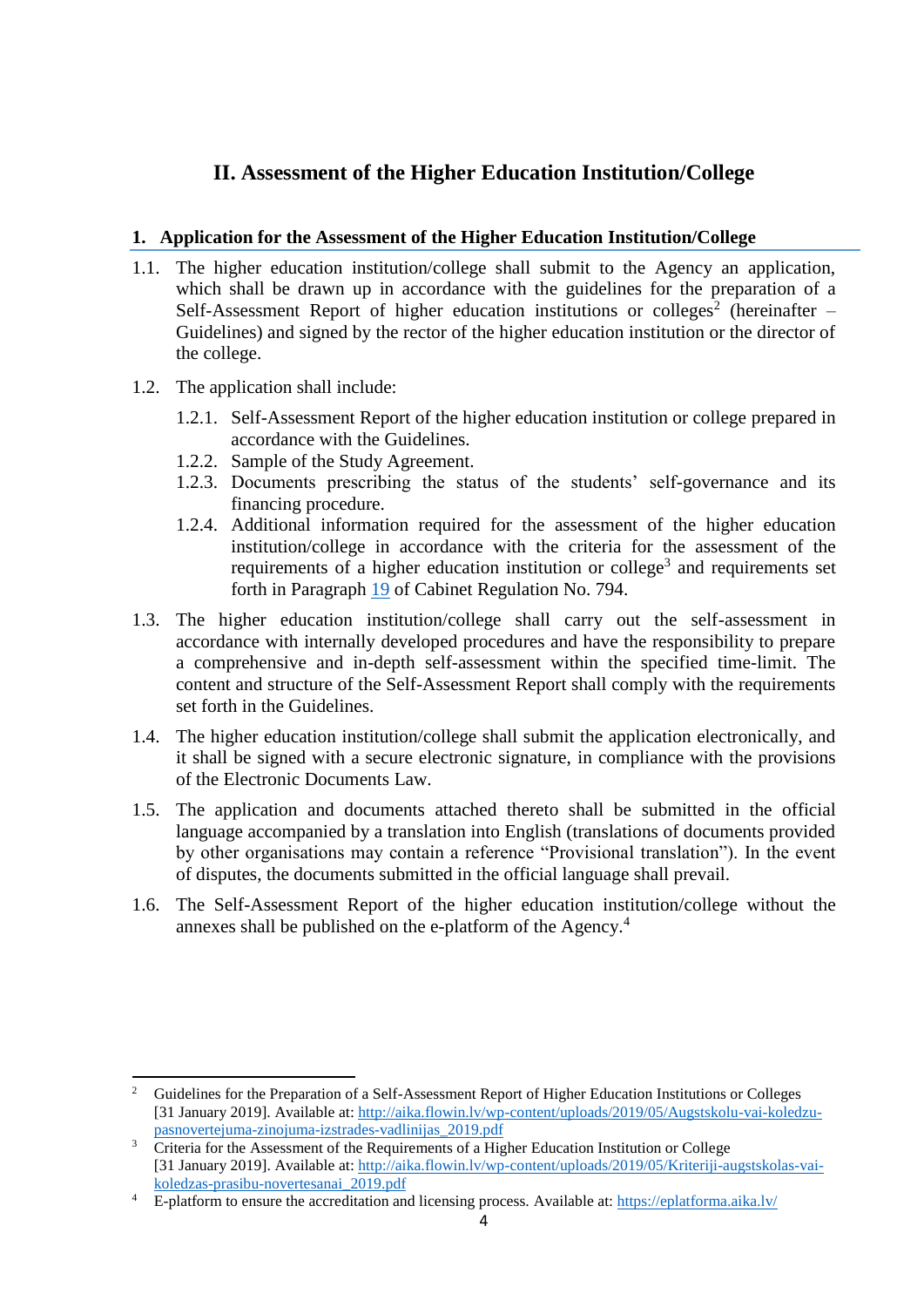#### **2. Review of the Submitted Documents**

- 2.1. The Agency shall review the application and the documents attached thereto and, if necessary, request additional information in writing, which the higher education institution/college shall submit within 30 days after the additional information has been requested.
- 2.2. Whilst requesting additional information, the Agency shall inform the higher education institution/college about the employee of the Agency who is to coordinate the assessment (hereinafter – assessment coordinator).
- 2.3. The Agency shall invoice the higher education institution/college in accordance with Cabinet Regulation No. 778 of 11 December 2018 "Pricelist of the Paid Services of the Foundation "Academic Information Centre"".
- 2.4. The application shall be left without consideration, informing the higher education institution/college thereof, in the following cases:
	- 2.4.1. The higher education institution/college has failed to make a payment within the time-limit specified by the Centre.
	- 2.4.2. The higher education institution/college has failed to submit some of requested information.
	- 2.4.3. The documents have not been drawn up in accordance with the requirements for drawing up documents, as specified in the relevant laws and regulations.
- 2.5. The Agency shall commence the assessment procedure once the payment for the accreditation has been made in accordance with Paragraph 2.3 of the Methodology, all the information requested by the Agency has been submitted, and the submitted documents have been drawn up in accordance with the procedure for drawing up documents, as specified in the relevant laws and regulations.

## **3. Request for Opinions from Other Organisations**

3.1. The Agency shall request the State Education Quality Service (hereinafter – IKVD) to provide, within 10 working ways, information on the detected violations of laws and regulations and whether the violations of laws and regulations detected in the operation of the higher education institution/college during the previous year before taking the decision have been remedied within the specified time-limit.

## **4. Establishment of the Experts Group**

- 4.1. The Agency shall approve the experts to be included in the experts group, its head and the secretary, as well as the participation by Students Union of Latvia (LSA) and Latvian Trade Union of Education and Science Employees (LIZDA) observers in the work of the experts group.
- 4.2. The criteria and principles for the selection of experts are specified in the rules of procedure "Criteria and Principles for the Selection of Experts"<sup>5</sup>, as approved by the Centre, that are available on the website of the Agency.

**<sup>.</sup>** <sup>5</sup> *Criteria and Principles for the Selection of Experts. Available at:* [https://www.aika.lv/wp](https://www.aika.lv/wp-content/uploads/2019/07/Ekspertu_atlases_kriteriji_un_principi_2019.pdf)[content/uploads/2019/07/Ekspertu\\_atlases\\_kriteriji\\_un\\_principi\\_2019.pdf](https://www.aika.lv/wp-content/uploads/2019/07/Ekspertu_atlases_kriteriji_un_principi_2019.pdf)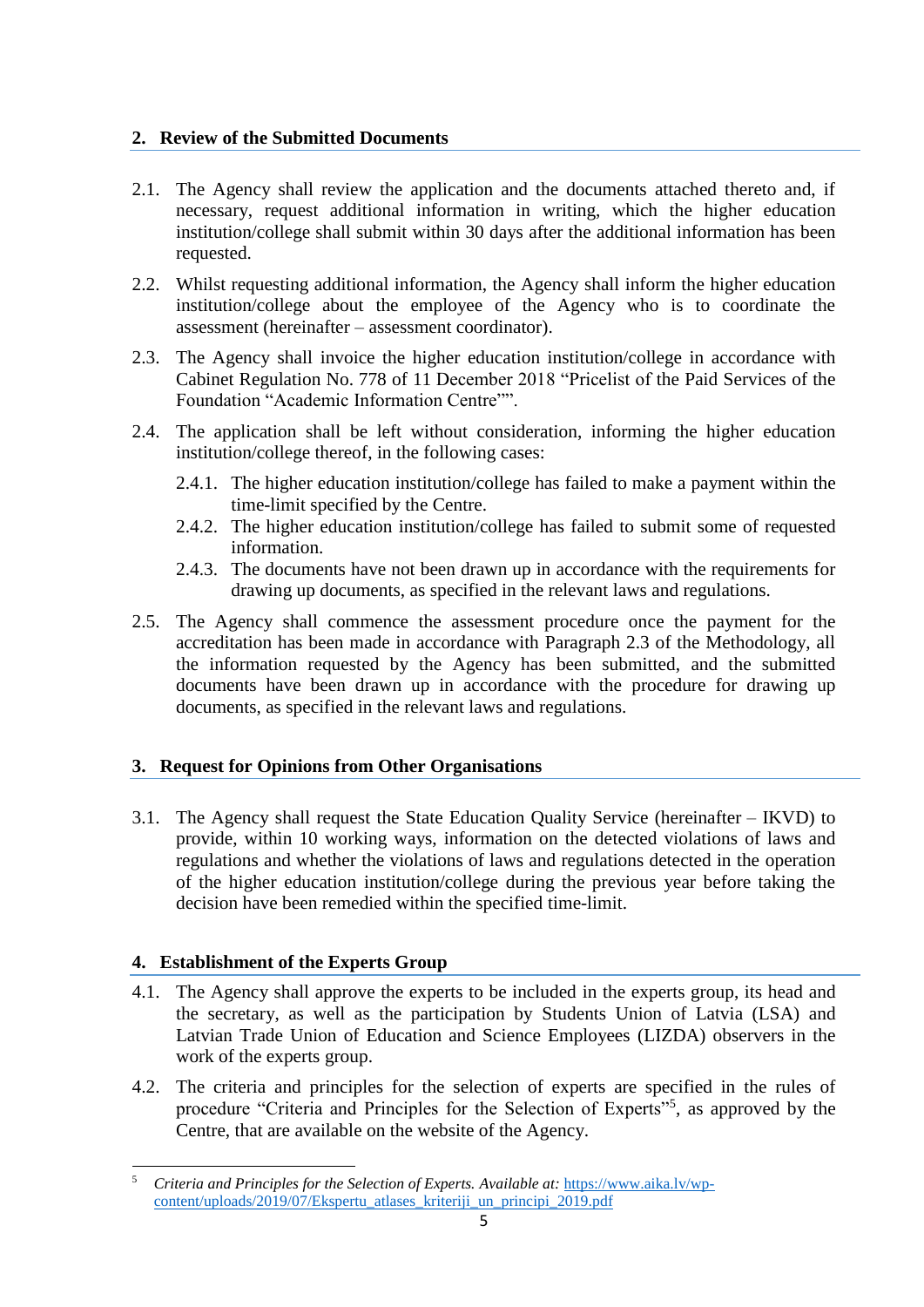- 4.3. Seven experts shall be included in the experts group, one of which shall be a representative delegated by LSA, one – a representative delegated by the Employers' Confederation of Latvia (hereinafter – LDDK) or a representative delegated by the sectoral expert board relevant to the strategic specialisation of the higher education institution/college, or a representative delegated by a professional sectoral organisation, if an appropriate sectoral expert board has not been established, and at least two foreign experts.
- 4.4. The head of the experts group may be a person with international experience in the assessment of institutions of higher education. Each expert shall have experience in one of the areas listed below, whereas the experts group in overall shall have experience in the areas as follows:
	- 4.4.1. Experience in quality assessment within the accreditation process of higher education institutions, colleges, study directions (study fields), and study programmes or licensing process of study programmes.
	- 4.4.2. Experience in the management of a higher education institution.
	- 4.4.3. Knowledge relevant to the study directions (study fields) implemented at the higher education institution or college.
	- 4.4.4. Experience in the assessment of quality assurance systems in higher education.
	- 4.4.5. Experience in the evaluation of scientific activity or artistic creation of a higher education institution.
	- 4.4.6. Experience in the evaluation of the collaboration between a higher education institution or college and an employers' organisations.
	- 4.4.7. Experience in the processes of the European Higher Education Area (Bologna Process) or other international processes in higher education.
- 4.5. In establishing the experts group and approving the experts for the specific assessment, the Agency shall additionally take into account the aspects as follows:
	- 4.5.1. Type of the institution of higher education (university, academy, higher education institution or college).
	- 4.5.2. Study direction(s) (study fields).
	- 4.5.3. Study programmes in the relevant study directions (study fields) (their level, type and form of implementation, degree, qualification, and other characteristics).
	- 4.5.4. Specificity of the assessment (first, ordinary or extraordinary accreditation).
	- 4.5.5. Experience of the experts in the quality assessment of studies.
	- 4.5.6. Absence of conflict of interest.<sup>6</sup>
- 4.6. The Agency shall request the LSA and LDDK or the sectoral expert board relevant to the strategic specialisation of the higher education institution or college, or a professional sectoral organisation, if an appropriate sectoral expert board has not been

**.** 

<sup>6</sup> *A conflict of interest shall arise in the situations as follows:*

*<sup>1)</sup> The expert is employed by the higher education institution subject to the assessment, has other contractual relationship with this higher education institution or has been employed by this higher education institution during the 2 years preceding the on-site visit.*

*<sup>2)</sup> The expert forms part of a decision-making or advisory body of the higher education institution subject to the assessment.*

*<sup>3)</sup> The expert studies at the higher education institution subject to the assessment or has graduated from it during the 2 years preceding the on-site visit.*

*<sup>4)</sup> A person, who is the father, mother, grandmother, grandfather, child, grandchild, adoptee, adopter, brother, sister, half-brother, half-sister or spouse of the expert, is involved in the implementation of the study programmes and the relevant study directions (study fields) of the higher education institution subject to the assessment.*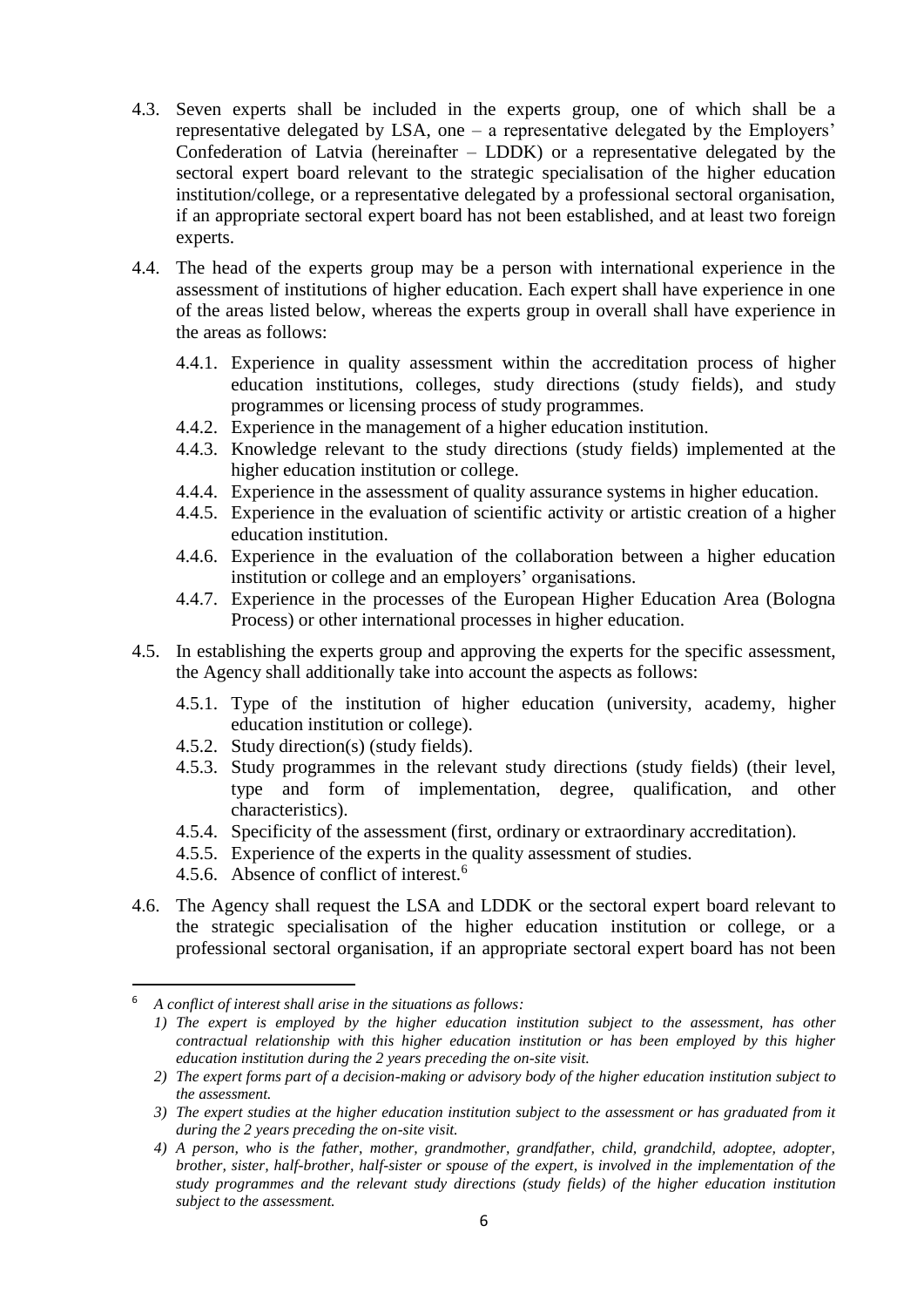established, to delegate, within 10 working days, an expert for the assessment of the higher education institution/ college.

- 4.7. The Agency shall request the LSA and LIZDA to delegate observers within 10 working days.
- 4.8. The Agency shall, within three working days after approving the experts group, inform the higher education institution/college about the composition of the experts group and the employee of the Agency, who shall coordinate the assessment (hereinafter – assessment coordinator).
- 4.9. The higher education institution/college may, within three working days after receiving information about the approved experts, reject the members of the experts group, submitting to the Centre a justified application in writing, which specifies reasons for the rejection of each rejected member of the experts group. The Centre shall review the application of the higher education institution/ college within 10 working days. If it is found justified, the Centre shall approve the new composition of the experts group and inform the higher education institution/ college thereof.
- 4.10. The Centre shall enter into agreement on conducting the assessment with each of the experts. The agreement shall be accompanied by a confirmation of absence of conflict of interest and compliance with the obligation of confidentiality.
- 4.11. The observers shall sign the confirmation of absence of conflict of interest and compliance with the obligation of confidentiality.

#### **5. Obligations of the Members of the Experts Group Prior to and During the On-Site Visit**

- 5.1. The head of the experts group shall:
	- 5.1.1. Be responsible for the work of the experts group in general, including the submission of the joint opinion by the experts within the specified time-limit.
	- 5.1.2. Prior to the on-site visit by the experts group, organise communication<sup>7</sup> between the members of the experts group after getting acquainted with the relevant documents.
	- 5.1.3. Prior to the on-site visit by the experts group, discuss the agenda of the experts with the Agency.
	- 5.1.4. Prior to the on-site visit by the experts group, distribute the duties amongst the members of the experts group.
	- 5.1.5. Chair the meetings of the experts group.
	- 5.1.6. During the on-site visit, chair the meetings with target groups or also delegate another member of the experts group to chair the meeting.
- 5.2. The secretary of the experts group shall:
	- 5.2.1. Be responsible for the preparation of the joint opinion by the experts group in collaboration with other members of the experts group.
	- 5.2.2. Prior to the on-site visit, collect opinions and observations of all members of the experts group gained while getting themselves acquainted with the relevant documents.
	- 5.2.3. Collect opinions and observations of all members of the experts group during the on-site visit.
	- 5.2.4. Submit to the Agency the joint report by the experts group prepared in accordance with the guidelines for the preparation of the joint opinion by the experts group.

 $\overline{a}$ 

*<sup>7</sup> By video conferencing, telephone conferencing, e-mail, etc.*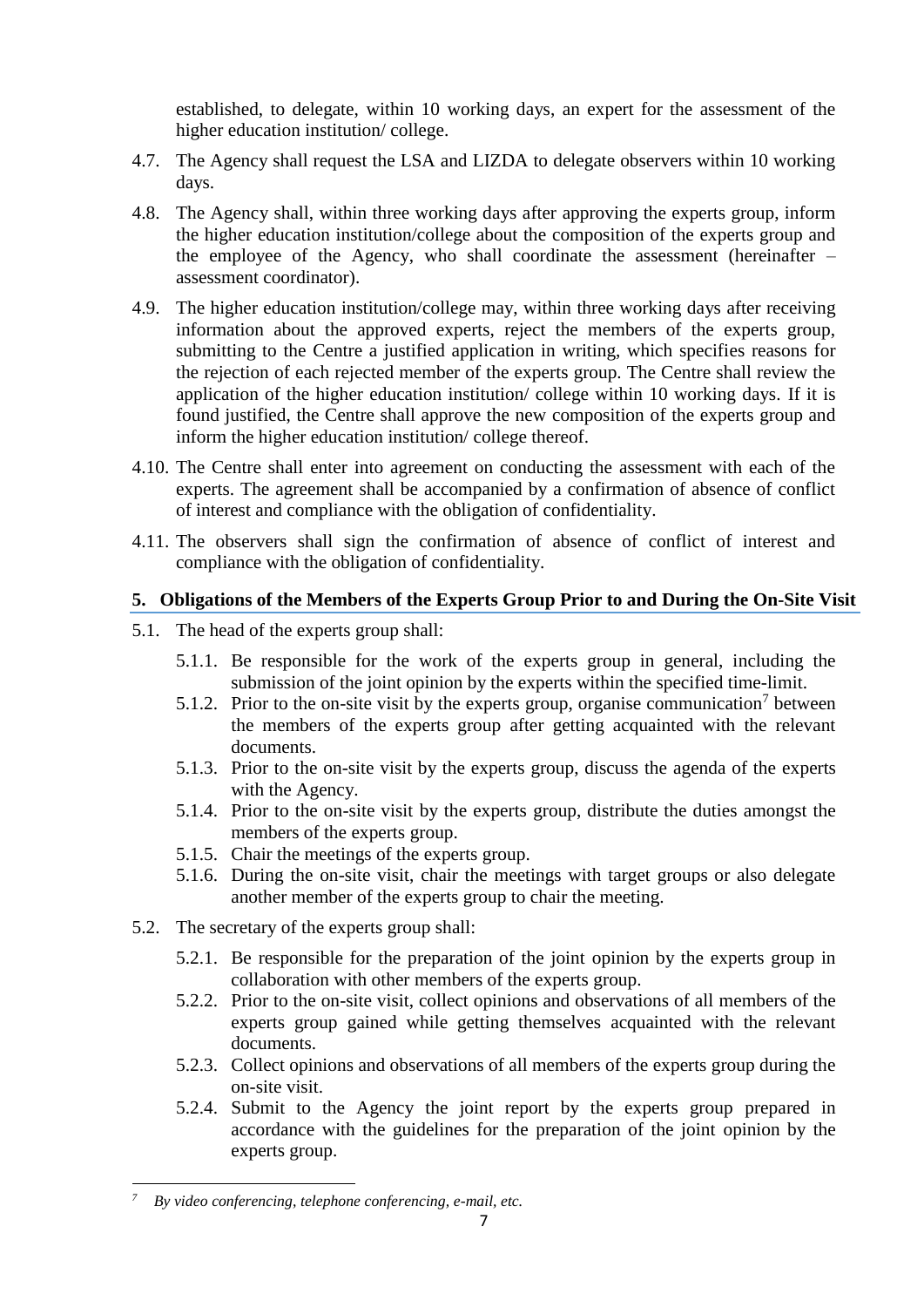- 5.3. The members, including the head and the secretary, of the experts group, shall:
	- 5.3.1. Get acquainted with the documents that regulate the accreditation of higher education institutions/colleges and prior to the assessment on-site visit participate in the training organised by the Agency.
	- 5.3.2. Get acquainted with the Self-Assessment Report of the higher education institution/college and other related information.
	- 5.3.3. Formulate an opinion on different aspects, including also matters that need to be specially addressed during the assessment on-site visit, and send it to the head of the experts group and the assessment coordinator electronically, preferably no later than one week prior to the commencement of the on-site visit.
	- 5.3.4. Prepare and submit to the assessment coordinator information to be additionally acquired from the higher education institution/college.
	- 5.3.5. Carry out other tasks related to the assessment process according to the distribution of duties amongst the members of the experts group.
	- 5.3.6. Take part in the assessment on-site visit.
	- 5.3.7. Take part in the preparation of the joint opinion of the experts group.
	- 5.3.8. Take into account the comments of the assessment coordinator while preparing the opinion.
- 5.4. The assessment coordinator shall:
	- 5.4.1. Organise the assessment process, including:
	- 5.4.2. Communication with the experts group and the higher education institution/college.
	- 5.4.3. Addressing of legal matters together with the experts group.
	- 5.4.4. Addressing of matters regarding travelling and accommodation of the experts group.
	- 5.4.5. Organising training for the experts prior to the assessment on-site visit.
	- 5.4.6. Ensuring that the experts group has access to the Self-Assessment Report, preferably no later than one month prior to the on-site visit at the higher education institution/college. In cases where the composition of the experts group changes due to reasons not attributable to the Agency, the new members of the experts group shall be granted the access to the Self-Assessment Report immediately after they have been included in the experts group.
	- 5.4.7. Prepare the agenda of the assessment on-site visit and coordinate it with the experts group and the higher education institution/college.
	- 5.4.8. Engage in the planning of the work of the experts group.
	- 5.4.9. Request additional information from the higher education institution/college.
	- 5.4.10. Review the joint opinion of the experts group and, if necessary, request to make the necessary corrections therein.
	- 5.4.11. Provide support to the experts group in matters related to the assessment.
- 5.5. Prior to the assessment on-site visit at the higher education institution/college, the Agency shall organise training for the experts, which shall be open also to the observers. During the training, the Agency shall acquaint the experts with the following:
	- 5.5.1. Aims and objectives of the assessment.
	- 5.5.2. Agenda of the experts group.
	- 5.5.3. Methodology and guidelines for the preparation of the joint opinion of the experts group.
	- 5.5.4. Laws and regulations regulating the assessment of a higher education institution/ college.
	- 5.5.5. Context of the respective higher education institution/college.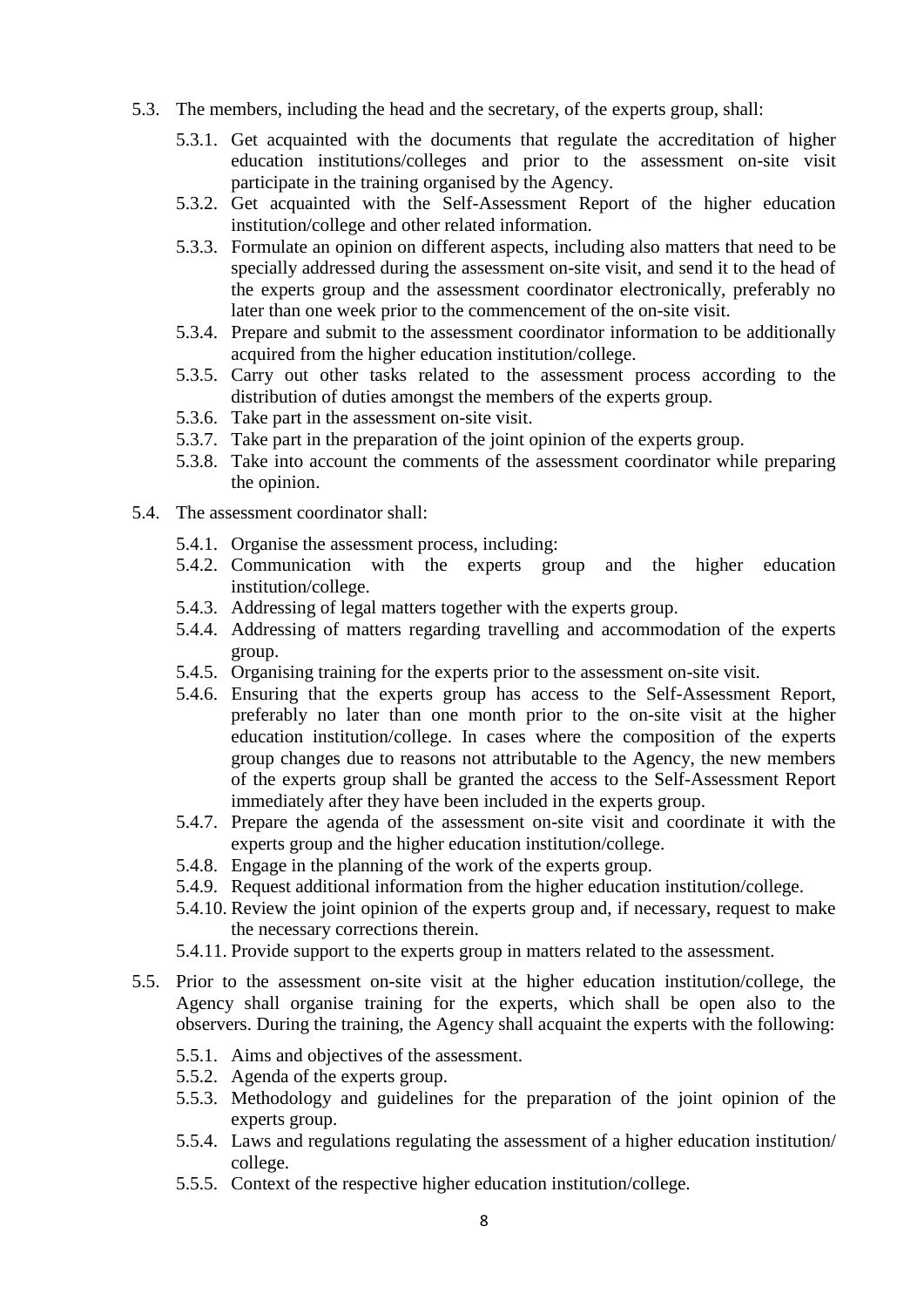#### 5.5.6. Higher education system of Latvia and the regulatory framework.

#### **6. Assessment On-Site Visit**

1

- 6.1. The aim of the on-site visit is to gain as much information as possible on the higher education institution/college in order to carry out a comprehensive and unbiased assessment in accordance with the requirements specified in Paragraph 19 of Cabinet Regulation No. 794, the criteria specified in the guidelines for the preparation of the joint opinion of the experts group, and the Methodology. During the on-site visit, the experts shall confirm the information provided for in the Self-Assessment Report of the higher education institution/college, as well as complement the insights and observations gained during the assessment on-site visit.
- 6.2. The assessment coordinator shall hand over the application of the higher education institution/college and the related information to the experts provided that the higher education institution/college has not rejected the experts within the time-limit specified by the Agency and the experts have confirmed the absence of conflict of interest and compliance with the obligation of confidentiality.
- 6.3. The assessment coordinator shall prepare the draft agenda of the on-site visit and send it to the higher education institution/college for its completion and coordination. The experts shall provide comments on the draft agenda of the on-site visit and coordinate it.
- 6.4. During the on-site visit, the higher education institution/college shall, upon request by the Agency or the experts group, provide access to the informative resources/ infrastructure, including the library resources, the material and technical provision, the final theses (if any), the examination materials, and other resources. The higher education institution/college shall provide adequate premises and equipment required during the assessment on-site visit.
- 6.5. During the assessment on-site visit, the experts group shall meet with the management of the higher education institution/college and/or the respective department, the team that has prepared the Self-Assessment Report, the teaching staff<sup>8</sup>, students, graduates, and the representatives of the employers and/or professional organisations.
- 6.6. During one assessment on-site visit, each representative of the higher education institution/college may attend only one meeting of the experts group, except the final meeting and individual cases, where this option has been previously discussed and coordinated with the assessment coordinator.
- 6.7. The meetings with the teaching staff and the students shall take place in the absence of the representatives of the managerial staff of the higher education institution/college. In addition, while the meetings with the students, no list of students shall be drawn up.
- 6.8. As for the meetings with the graduates and the representatives of the employers and/or professional organisations, the persons studying and/or employed at the respective higher education institution/college shall not be allowed to attend these meetings.
- 6.9. At the end of each working day, the experts group shall mutually discuss and summarise the obtained information and observations. On the final day of the on-site visit, the experts group shall mutually discuss the outcomes of the on-site visit, formulate a joint opinion on the compliance with the requirements and criteria, and discuss the insights

<sup>8</sup> *The term "teaching staff" used herein shall refer to the academic staff, visiting professors, visiting associate professors, visiting docents, visiting lecturers, and visiting assistants of the relevant higher education institution/college.*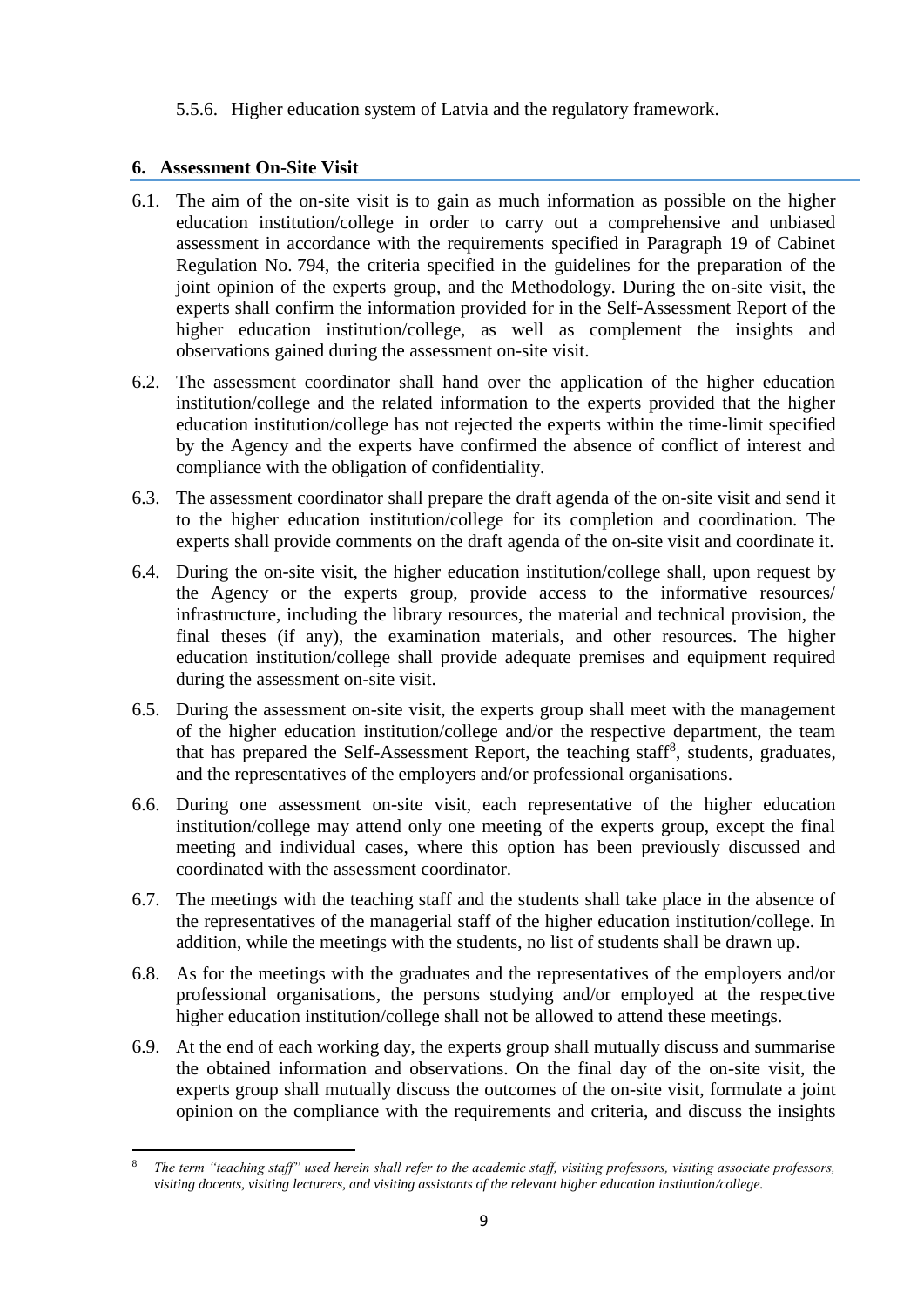gained and main conclusions made during the on-site visit with the management of the higher education institution/college and the representatives of the academic staff and students.

- 6.10. English shall be the working language during the assessment on-site visit, unless otherwise agreed upon with the Agency.
- 6.11. If necessary, the higher education institution/college may use the services of an interpreter, subject to coordination thereof with the Agency at least five working days prior to the on-site visit. The interpreter may not be involved in the activities of the higher education institution/college subject to the assessment. The expenses related to the interpreting services shall be borne by the higher education institution/college.
- 6.12. During the assessment on-site visit, the breaks (coffee breaks, lunch, and dinner) shall be organised separately from the representatives of the higher education institution/college.
- 6.13. The meeting of the experts with the representatives of the higher education institution/college shall involve an interview, interactive discussion, and exchange of opinions between the representatives of the higher education institution/college and the members of the experts group, with the aim to obtain sufficient information to analyse the requirements set forth in Paragraph 19 of Cabinet Regulation No. 794 and the criteria included in the joint opinion of the experts and to prepare the joint opinion of the experts.
- 6.14. Upon hosting the experts group, the higher education institution/college does not have to prepare presentations on the content already included in the Self-Assessment Report. In cases where such presentations have been prepared, the assessment coordinator may, upon agreement with the head of the experts group, ask the higher education institution/college to dispense with the presentations in order to ensure efficient use of the time intended for the meeting.

#### **7. Preparation of the Joint Opinion of the Experts Group**

7.1. After the assessment on-site visit, the experts group shall:

1

- 7.1.1. Within the time-limits specified by the Agency, prepare the joint opinion of the experts group in compliance with the guidelines for the preparation of the joint opinion of the experts group.<sup>9</sup>
- 7.1.2. Prepare the joint opinion in compliance with the guidelines for the preparation of the joint opinion of the experts group, taking into account the Methodology, the application and Self-Assessment Report of the higher education institution/college, additional information, information provided by IKVD, information provided by security services and observers regarding the activities of the higher education institution/college, if any, as well as outcomes of the onsite visit and opinions and decisions of the experts for the accreditation of study directions (study fields) and licensing of study programmes.
- 7.1.3. Request additional information, if the experts group does not have sufficient information to prepare a comprehensive and unbiased joint opinion.

<sup>9</sup> Guidelines for the Preparation of the Joint Opinion of the Experts Group for the Assessment of Higher Education Institutions or Colleges [31 January 2019]. Available at: [http://aika.flowin.lv/wp](http://aika.flowin.lv/wp-content/uploads/2019/05/Augstskolu-vai-koledzu-novertesanas-ekspertu-grupas-kopiga-atzinuma-izstrades-vadlinijas_2019.pdf)[content/uploads/2019/05/Augstskolu-vai-koledzu-novertesanas-ekspertu-grupas-kopiga-atzinuma-izstrades](http://aika.flowin.lv/wp-content/uploads/2019/05/Augstskolu-vai-koledzu-novertesanas-ekspertu-grupas-kopiga-atzinuma-izstrades-vadlinijas_2019.pdf)vadlinijas<sup>2019.pdf</sup>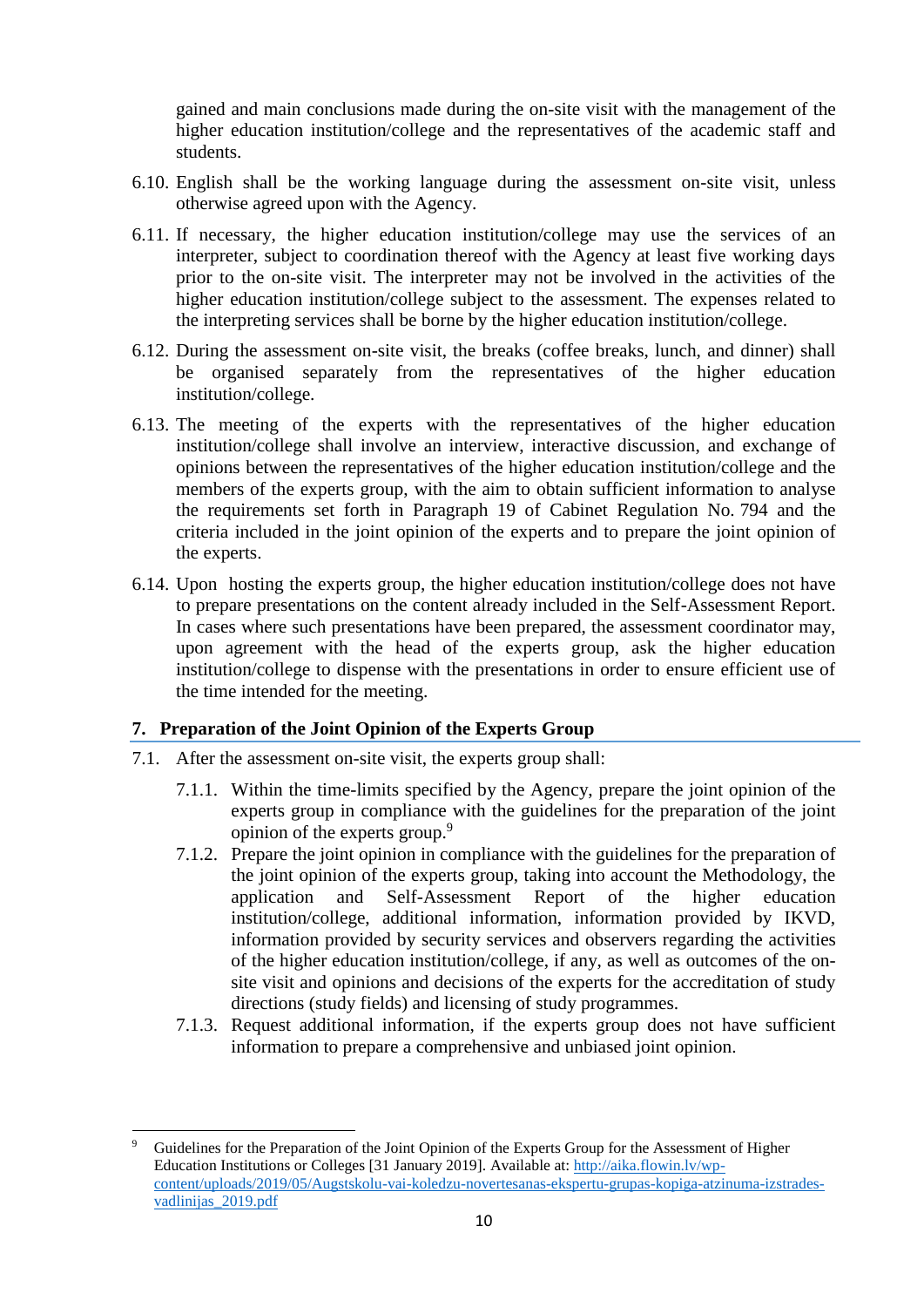- 7.1.4. Assess all assessment criteria and requirements set forth in the guidelines for the preparation of the joint opinion of the experts group, while preparing the joint opinion.
- 7.1.5. Provide in the joint opinion recommendations for the rectification of the deficiencies detected (on a short-term basis) and for the improvement of the higher education institution/college (on a long-term basis).
- 7.1.6. Mutually agree upon the evaluation of the criteria and requirements, subject to the assessment, in the joint opinion of the experts group, while taking into account the guidelines for the preparation of the joint opinion of the experts group for the assessment of higher education institutions or colleges, as developed by the Centre, and Part I of the ESG "Standards and Guidelines for Internal Quality Assurance".
- 7.1.7. While evaluating each assessment criterion in the joint opinion, the experts group shall analyse the available information, providing specific examples and references to the Self-Assessment Report of the higher education institution/college and information obtained during the on-site visit.
- 7.1.8. Analyse each assessment criterion and formulate conclusions, indicating the strengths and weaknesses of the higher education institution/college.
- 7.1.9. Agree upon a wording acceptable to all experts (consensus)*.* In the event that the opinion of the members of the experts group on any of the criteria differ, the dissenting opinion shall be indicated in the relevant chapter of the joint opinion, specifying the name and surname of the expert, the dissenting opinion, the assessment criterion, and justification of the dissenting opinion,
- 7.1.10. Provide detailed justification for all statements, especially if the quality criterion has been evaluated negatively.
- 7.1.11. Make corrections in the joint opinion in accordance with the comments provided by the Agency.
- 7.1.12. Review the comments of the higher education institution/college on the factual errors detected in the joint opinion and may correct the joint opinion according to the procedures provided for in Paragraph 17 of Cabinet Regulation No. 794.
- 7.1.13. Carry out other tasks related to the assessment procedure, according to the distribution of duties amongst the members of the experts group.
- 7.2. The secretary of the experts group shall:
	- 7.2.1. Prepare the joint opinion of the experts group, taking into account that the joint opinion represents the opinion of the entire experts group.
	- 7.2.2. Ensure the compliance of the joint opinion with the guidelines for the preparation of the joint opinion of the experts group.
	- 7.2.3. Send the opinion to the Agency within the specified time-limit.
	- 7.2.4. If necessary, make corrections in accordance with the comments provided by the Agency.
- 7.3. The Agency shall review the joint opinion of the experts group and, if necessary, request the experts group to make the necessary corrections. The experts group shall accordingly make corrections in the joint opinion and submit it to the Agency.
- 7.4. The Agency shall send a copy of the joint opinion to the higher education institution/college within 10 working days after receiving it.
- 7.5. The higher education institution/college may, within 10 working days after the joint opinion has been received, provide comments on the factual errors detected in the joint opinion of the experts group. The comments on the factual errors and their justification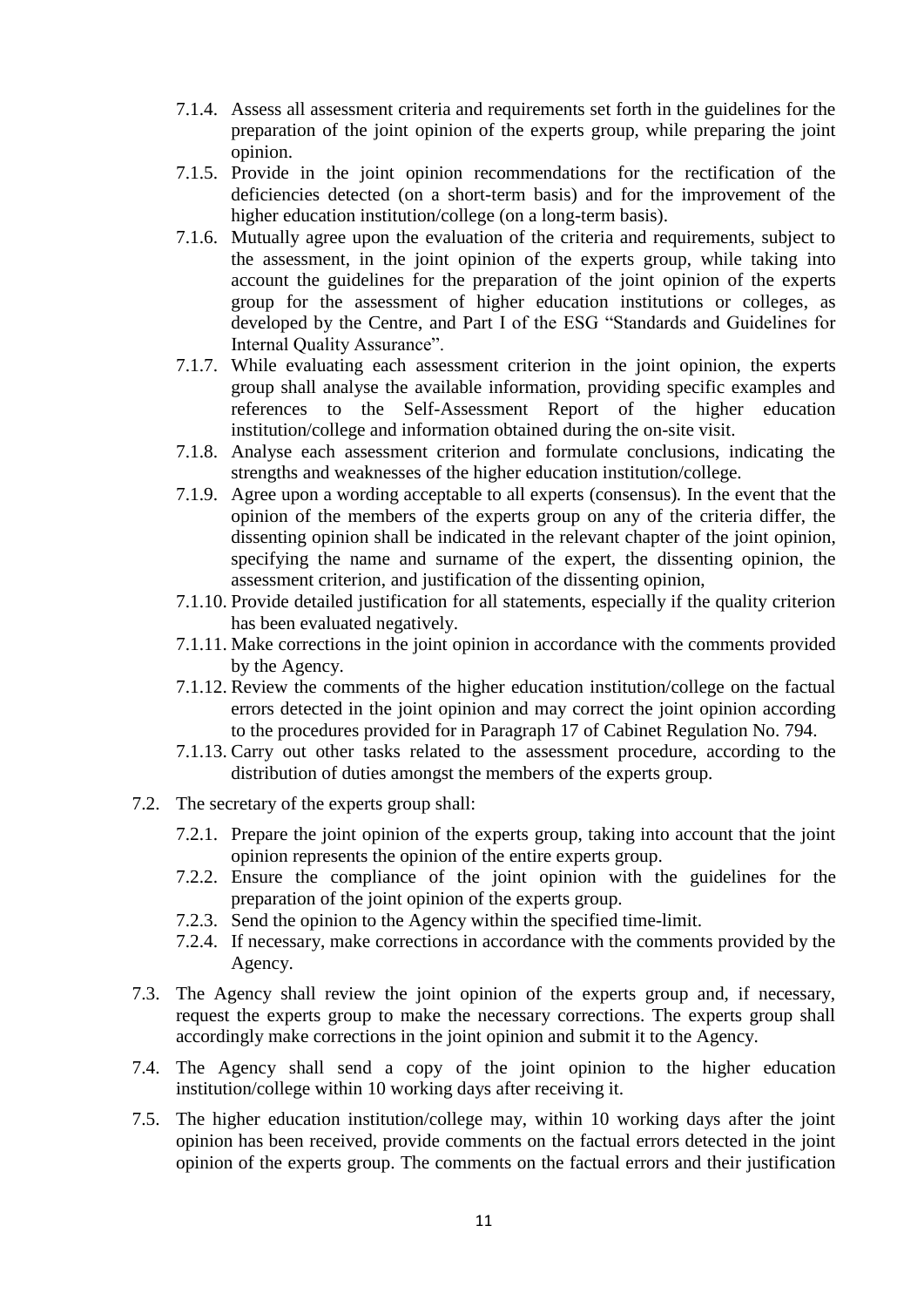shall be submitted to the Centre electronically, attaching the respective translation into English.

- 7.6. The Agency shall forward the comments by the higher education institution/college on the factual errors to the experts group.
- 7.7. The experts group shall review the comments by the higher education institution/college and may, within 10 working days after they have been received, correct the joint opinion and submit it to the Agency. The Agency shall send the corrected joint opinion to the higher education institution/college.
- 7.8. The Agency shall forward the joint opinion of the experts group and the comments by the higher education institution/college on the factual errors detected in the joint opinion of the experts to the Council.

# <span id="page-11-0"></span>**III. Procedures for Taking, Contesting, and Appealing a Decision**

- 1. The decision on the accreditation of the higher education institution/college or refusal to accredit the higher education institution/college (hereinafter – decision) shall be taken by the Council. The Council shall take the decision in accordance with the rules of procedure of the Council (approved by the decision of the Council of 3 January 2019 No. 1.10/01 (3 January 2019, Minutes No. 1)).
- 2. The Council shall inform the higher education institution/college and the Agency about the date, time, and place the application for accreditation is to be reviewed. The higher education institution/college may delegate no more than two representatives for the participation in the meeting. Upon request by the Council, the Agency may invite a representative(s) of the experts group to attend the Committee meeting.
- 3. The Council shall get acquainted with the documents submitted by the higher education institution/college, the joint opinion of the experts group, the comments of the higher education institution/college on the factual errors detected in the joint opinion of the experts group (if any), as well as, if necessary, with the actual circumstances at the higher education institution/college and other information available to the Council.
- 4. During the assessment of the higher education institution/college, the Council shall assess the requirements set forth in Paragraph 19 of Cabinet Regulation No. 794.
- 5. The Council shall, within the time-limit specified in the Law on Higher Education Institutions, take a decision on the accreditation of the higher education institution/college or refusal to accredit the higher education institution/college:
	- 5.1. The Council shall take a decision to accredit the higher education institution/college if the higher education institution or college complies with all requirements set forth in Paragraph 19 of Cabinet Regulation No. 794 and, at the date of taking the decision, at least half of the study directions (study fields), in which the higher education institution or college implements their study programmes, have been accredited.
	- 5.2. If the higher education institution or college does not comply with any of the requirements set forth in Paragraphs 19 and 21 of Cabinet Regulation No. 794, the Council may take a decision on refusal to accredit the higher education institution/college.
- 6. If the Council has taken the decision on refusal to accredit the higher education institution or college, the higher education institution or college may re-submit the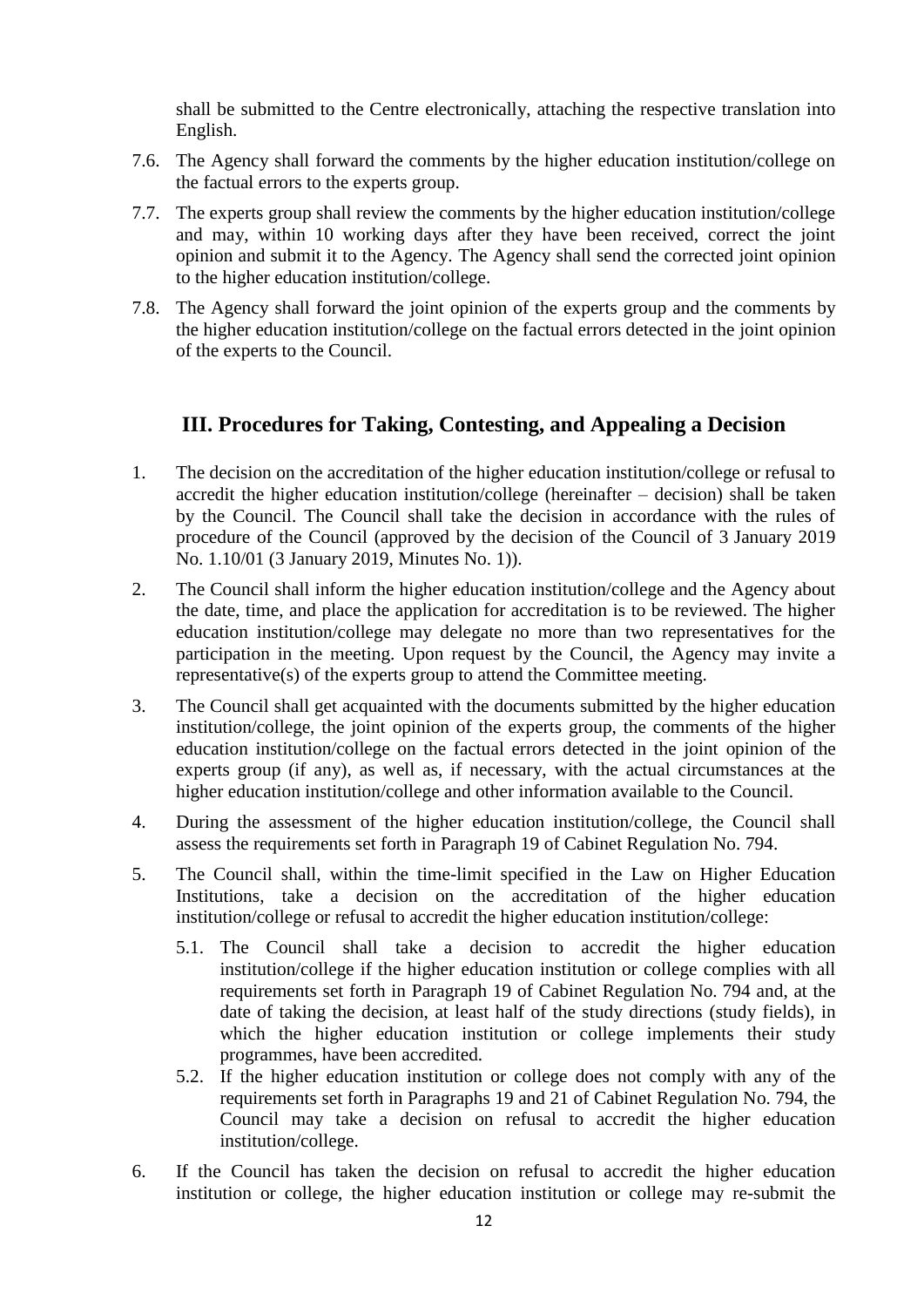application no earlier than six months after the abovementioned decision has been taken.

- 7. The Council shall prepare the decision, which shall be signed by the Chairperson of the Council.
- 8. The Council shall, within 10 working days after the decision has been taken, send the decision to the higher education institution/college and a copy of the decision to the Ministry of Education and Science (hereinafter – the Ministry) and the Centre.
- 9. If the Council has taken the decision to accredit the higher education institution/college, the Agency shall, within 5 working days after receiving the copy of the decision, prepare and send to the Council the accreditation form of the higher education institution/college (Annex to Cabinet Regulation No. 794).
- 10. The Council shall, within 10 working days after receiving the accreditation form of the higher education institution/college, send to the Agency the accreditation form of the higher education institution/college signed by the Chairperson of the Council. The Agency shall register the accreditation form of the higher education institution/college signed by the Chairperson of the Council and issue it to the higher education institution/college. The Agency shall publish the information on the accreditation of the higher education institution or college and the joint opinion of the experts group on the website of the Centre.
- 11. The decision on the accreditation of the higher education institution/college or refusal to accredit the higher education institution/college may be contested before the Ministry. The decision of the Ministry may be appealed before the court, in accordance with the procedures set forth in the Administrative Procedure Law.

# **IV. Follow-Up Activities**

- <span id="page-12-0"></span>1. After the assessment has been completed and the decision on the accreditation of the higher education institution/college has been taken, the higher education institution/college shall carry out activities aimed at improving the quality of its operation, rectifying deficiencies detected during the accreditation process of the higher education institution/college, and implementing recommendations provided by the experts group and the Council.
- 2. The higher education institution/college shall, within 12 months after taking the decision, prepare and electronically submit to the Centre a plan for the implementation of the recommendations of the experts, to rectify the deficiencies, signed by the rector of the higher education institution or the director of the college.
- 3. The Agency shall get acquainted with the progress and plan for the implementation of the recommendations of the experts, as developed by the higher education institution/college. In the event of significant deficiencies, the Agency shall inform the Council thereof.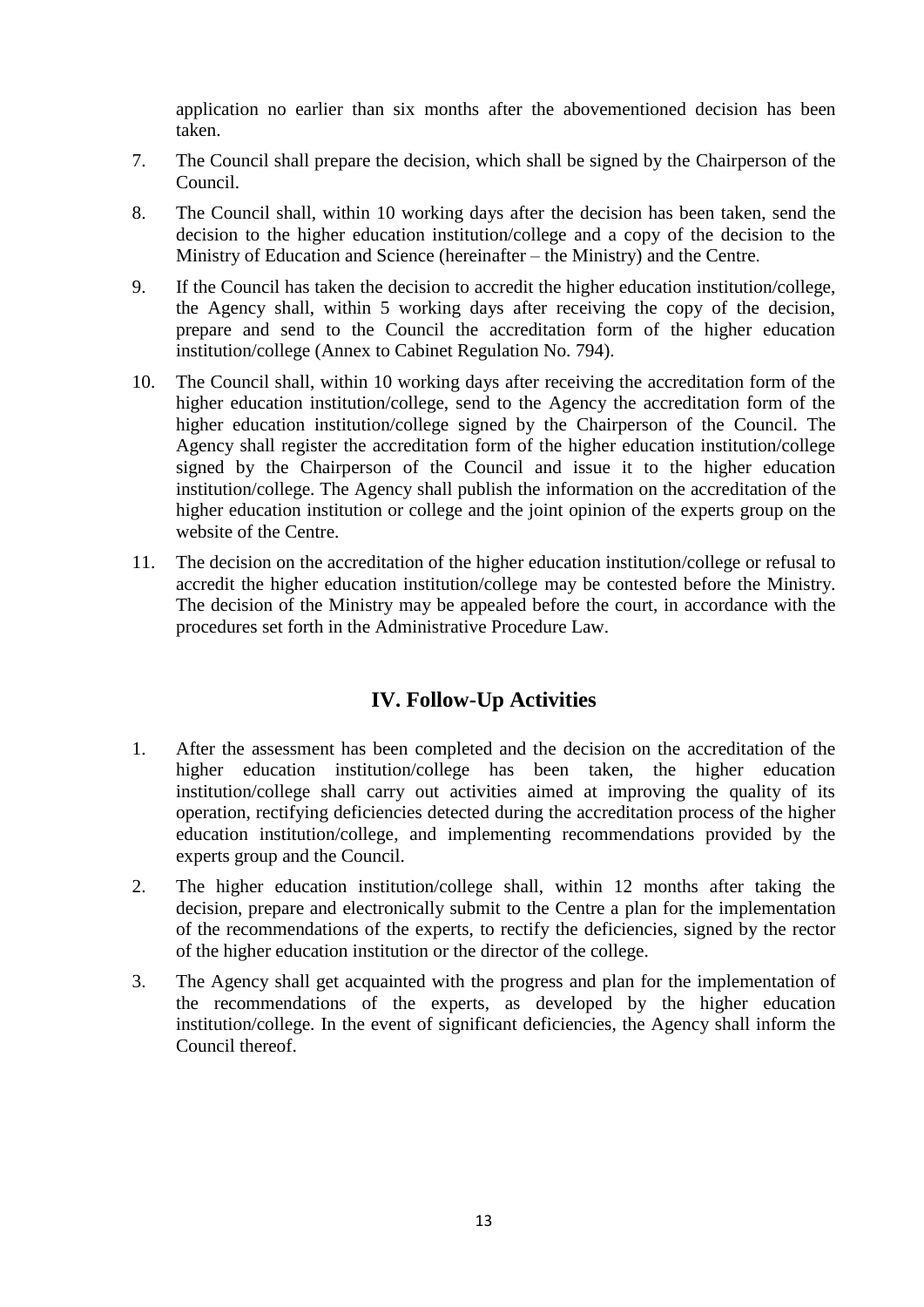#### **Rights and Obligations of the Parties Involved in the Accreditation Process of Higher Education Institutions/ Colleges**

- 1. The higher education institution/college shall:
	- 1.1. Submit to the Centre the application for the accreditation of the higher education institution/college (hereinafter – application), in accordance with Cabinet Regulation No. 794. The application shall be accompanied by the Self-Assessment Report of the higher education institution/college prepared in accordance with the guidelines for the preparation of a Self-Assessment Report of higher education institutions/colleges, as developed by the Agency, complying with the requirements set forth in the Law on Higher Education Institutions and other laws and regulations regarding the accreditation of higher education institutions/colleges and their operation, as well as the requirements set forth in the Methodology regarding the accreditation of higher education institutions/colleges.
	- 1.2. Upon request by the Agency, submit the missing information within 30 days after it has been requested.
	- 1.3. May, within three working days after receiving information on the approved experts and observers, reject the experts by submitting a written justification to the Centre, specifying the reasons for each rejected expert and observer.
	- 1.4. Take part in the coordination and organisation of the on-site visit by the experts group.
	- 1.5. Upon request by the Agency or the experts group, provide access to the resources of the study provision, informative provision (including the library), the material and technical provision, as well the final theses (if any), the examination materials, and other resources of the higher education institution/college.
	- 1.6. Be responsible for the fact that the information submitted by it provides an indepth description of the operation of the higher education institution/college.
	- 1.7. Ensure adequate conditions, premises, and equipment required during the assessment on-site visit.
	- 1.8. During the on-site visit by the experts group, be ready to present evidence of the information provided in the Self-Assessment Report.
	- 1.9. May, within 10 working days after receiving the joint opinion, submit to the Centre comments on the factual errors detected in the joint opinion of the experts group.
	- 1.10. Carry out follow-up activities within the time-limit specified in the Methodology.
- 2. The Agency shall:
	- 2.1. Develop and, while carrying out its activities, adhere to the Methodology and procedures complying with the ESG.
	- 2.2. Develop guidelines for the preparation of a Self-Assessment Report and the guidelines for the preparation of the joint opinion of the experts group, and publish them on the website of the Agency.
	- 2.3. For the purpose of the assessment of higher education institutions/colleges, establish and approve the experts group consisting of seven experts, including the head and secretary of the experts group.